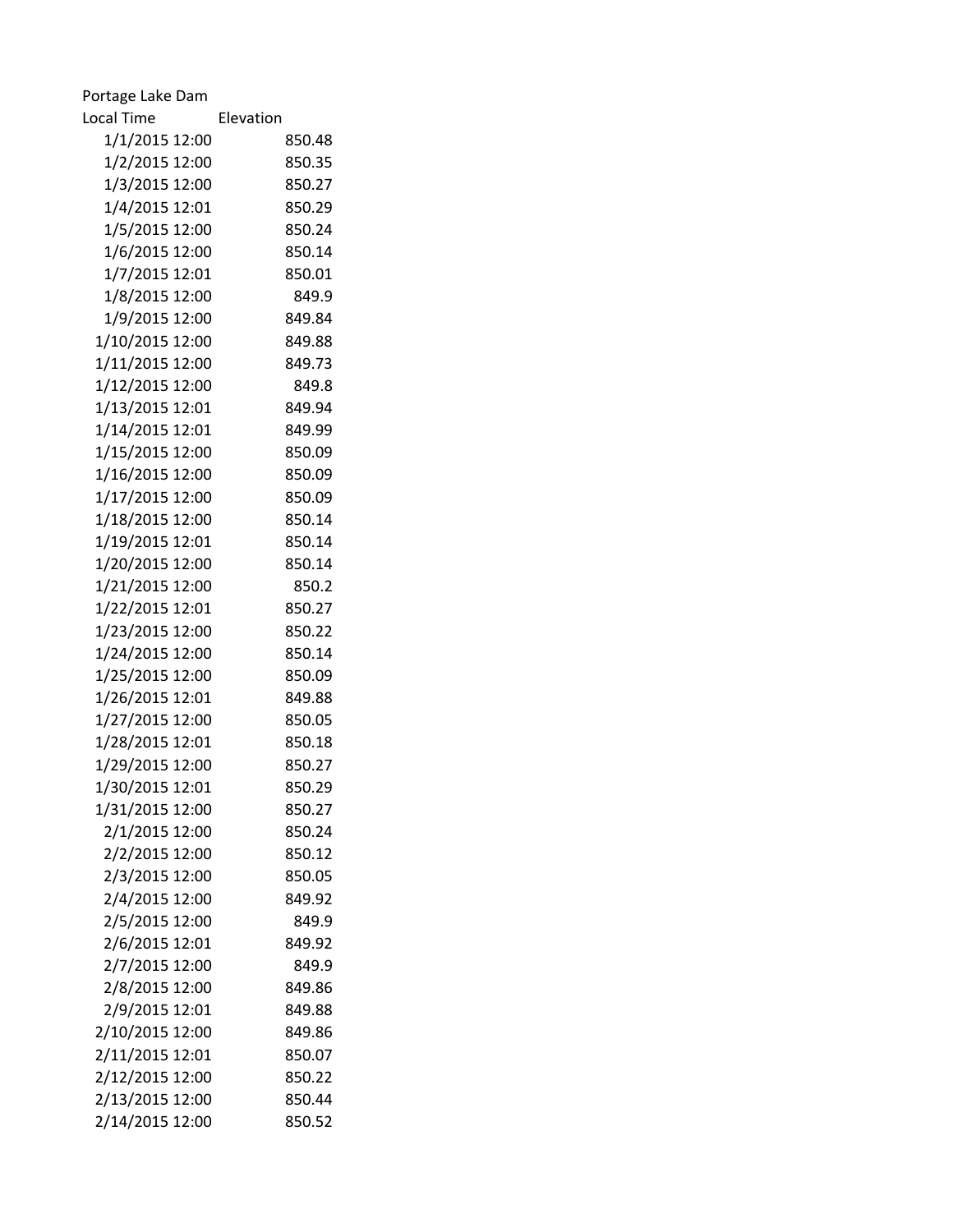| 2/15/2015 12:00 | 850.54 |
|-----------------|--------|
| 2/16/2015 12:00 | 850.29 |
| 2/17/2015 12:00 | 849.92 |
| 2/18/2015 12:00 | 849.67 |
| 2/19/2015 12:00 | 849.47 |
| 2/20/2015 12:00 | 849.32 |
| 2/21/2015 12:01 | 849.22 |
| 2/22/2015 12:00 | 849.6  |
| 2/23/2015 12:00 | 850.05 |
| 2/24/2015 12:01 | 850.27 |
| 2/25/2015 12:00 | 850.5  |
| 2/26/2015 12:00 | 850.59 |
| 2/27/2015 12:01 | 850.48 |
| 2/28/2015 12:00 | 850.31 |
| 3/1/2015 12:00  | 850.31 |
| 3/2/2015 12:00  | 850.09 |
| 3/3/2015 12:00  | 850.07 |
| 3/4/2015 12:01  | 849.97 |
| 3/5/2015 12:00  | 849.94 |
| 3/6/2015 12:00  | 849.84 |
| 3/7/2015 12:00  | 849.8  |
| 3/8/2015 12:02  | 849.77 |
| 3/9/2015 12:00  | 849.9  |
| 3/10/2015 12:00 | 849.99 |
| 3/11/2015 12:00 | 850.16 |
| 3/12/2015 12:01 | 850.42 |
| 3/13/2015 12:00 | 850.52 |
| 3/14/2015 12:01 | 850.39 |
| 3/15/2015 12:00 | 850.35 |
| 3/16/2015 12:00 | 850.42 |
| 3/17/2015 12:00 | 850.46 |
| 3/18/2015 12:00 | 850.37 |
| 3/19/2015 12:00 | 850.42 |
| 3/20/2015 12:00 | 850.48 |
| 3/21/2015 12:00 | 850.22 |
| 3/22/2015 12:01 | 850.12 |
| 3/23/2015 12:01 | 850.01 |
| 3/24/2015 12:00 | 850.07 |
| 3/25/2015 12:00 | 849.99 |
| 3/26/2015 12:00 | 849.88 |
| 3/27/2015 12:00 | 849.94 |
| 3/28/2015 12:00 | 850.05 |
| 3/29/2015 12:00 | 849.92 |
| 3/30/2015 12:00 | 849.86 |
| 3/31/2015 12:01 | 849.92 |
| 4/1/2015 12:00  | 849.94 |
| 4/2/2015 12:00  | 850.01 |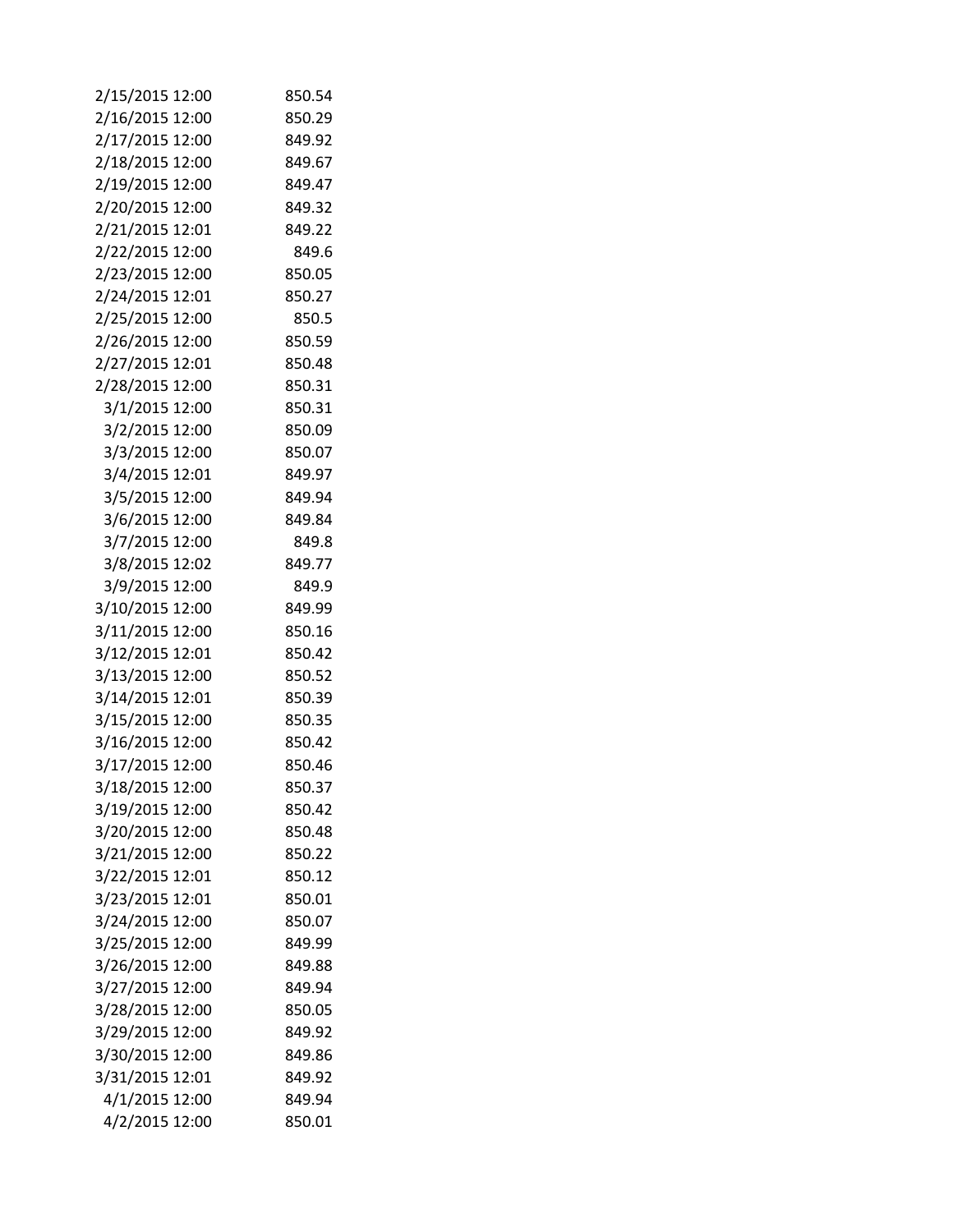| 4/3/2015 12:00  | 850.09 |
|-----------------|--------|
| 4/4/2015 12:00  | 850.07 |
| 4/5/2015 12:00  | 850.09 |
| 4/6/2015 12:00  | 850.03 |
| 4/7/2015 12:00  | 850.18 |
| 4/8/2015 12:00  | 850.31 |
| 4/9/2015 12:00  | 850.37 |
| 4/10/2015 12:00 | 850.63 |
| 4/11/2015 12:00 | 850.56 |
| 4/12/2015 12:01 | 850.76 |
| 4/13/2015 12:01 | 850.86 |
| 4/14/2015 12:00 | 851.21 |
| 4/15/2015 12:00 | 851.42 |
| 4/16/2015 12:01 | 851.48 |
| 4/17/2015 12:00 | 851.51 |
| 4/18/2015 12:01 | 851.57 |
| 4/19/2015 12:01 | 851.51 |
| 4/20/2015 12:00 | 851.46 |
| 4/21/2015 12:00 | 851.46 |
| 4/22/2015 12:00 | 851.44 |
| 4/23/2015 12:00 | 851.44 |
| 4/24/2015 12:00 | 851.42 |
| 4/25/2015 12:01 | 851.44 |
| 4/26/2015 12:00 | 851.36 |
| 4/27/2015 12:00 | 851.48 |
| 4/28/2015 12:00 | 851.53 |
| 4/29/2015 12:00 | 851.57 |
| 4/30/2015 12:01 | 851.57 |
| 5/1/2015 12:00  | 851.61 |
| 5/2/2015 12:00  | 851.63 |
| 5/3/2015 12:00  | 851.61 |
| 5/4/2015 12:00  | 851.57 |
| 5/5/2015 12:01  | 851.57 |
| 5/6/2015 12:01  | 851.66 |
| 5/7/2015 12:01  | 851.53 |
| 5/8/2015 12:00  | 851.53 |
| 5/9/2015 12:00  | 851.36 |
| 5/10/2015 12:00 | 851.42 |
| 5/11/2015 12:00 | 851.51 |
| 5/12/2015 12:00 | 851.57 |
| 5/13/2015 12:00 | 851.55 |
| 5/14/2015 12:00 | 851.59 |
| 5/15/2015 12:00 | 851.59 |
| 5/16/2015 12:01 | 851.63 |
| 5/17/2015 12:01 | 851.61 |
| 5/18/2015 12:00 | 851.57 |
| 5/19/2015 12:00 | 851.46 |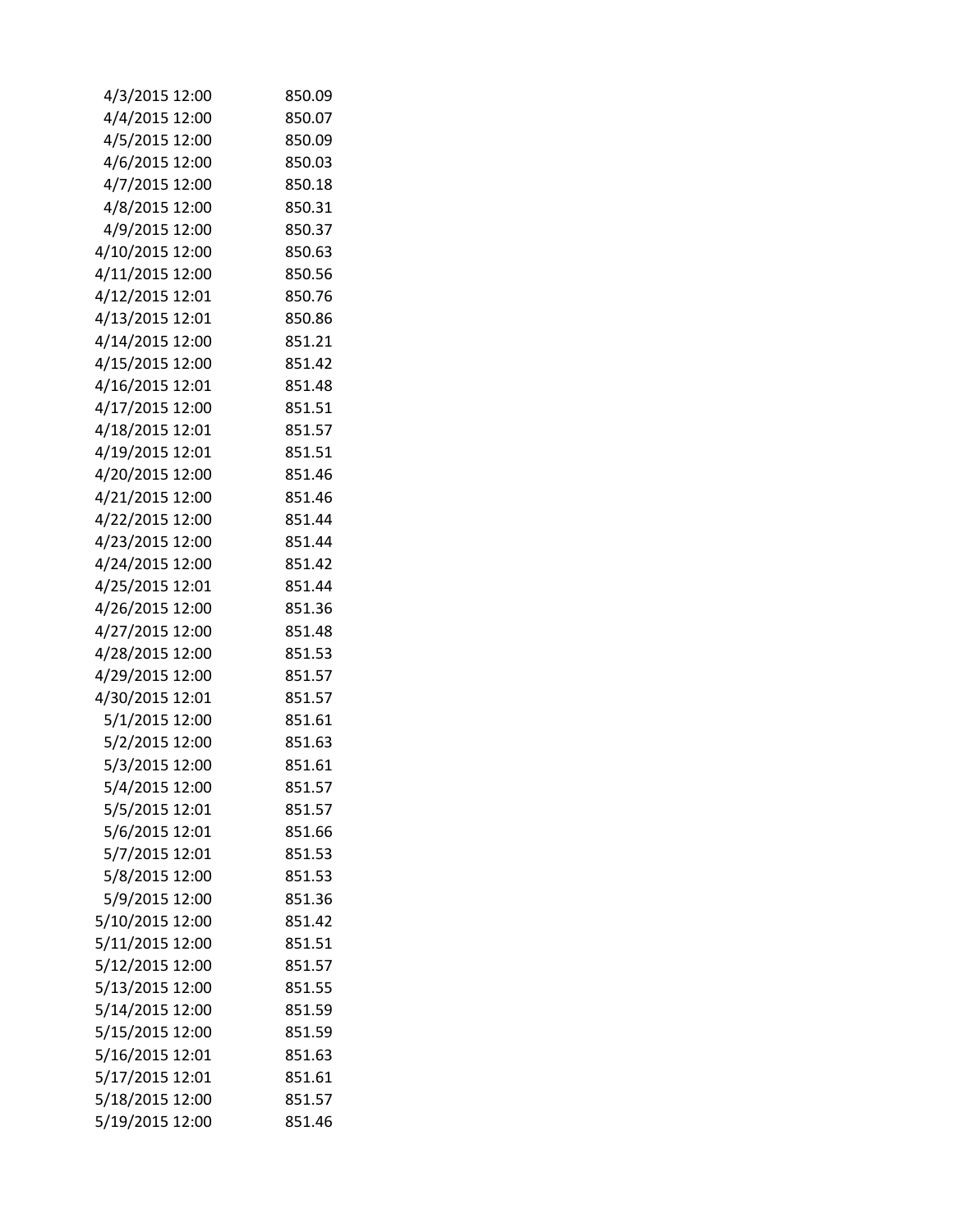| 5/20/2015 12:00 | 851.42 |
|-----------------|--------|
| 5/21/2015 12:00 | 851.4  |
| 5/22/2015 12:01 | 851.51 |
| 5/23/2015 12:01 | 851.46 |
| 5/24/2015 12:00 | 851.46 |
| 5/25/2015 12:00 | 851.42 |
| 5/26/2015 12:00 | 851.51 |
| 5/27/2015 12:00 | 851.53 |
| 5/28/2015 12:00 | 851.57 |
| 5/29/2015 12:00 | 851.63 |
| 5/30/2015 12:00 | 851.66 |
| 5/31/2015 12:00 | 851.61 |
| 6/1/2015 12:01  | 851.59 |
| 6/2/2015 12:00  | 851.61 |
| 6/3/2015 12:00  | 851.66 |
| 6/4/2015 12:01  | 851.61 |
| 6/5/2015 12:01  | 851.53 |
| 6/6/2015 12:00  | 851.44 |
| 6/7/2015 12:00  | 851.46 |
| 6/8/2015 12:00  | 851.51 |
| 6/9/2015 12:00  | 851.51 |
| 6/10/2015 12:00 | 851.53 |
| 6/11/2015 12:01 | 851.61 |
| 6/12/2015 12:00 | 851.55 |
| 6/13/2015 12:00 | 851.48 |
| 6/14/2015 12:00 | 851.48 |
| 6/15/2015 12:00 | 851.57 |
| 6/16/2015 12:01 | 851.44 |
| 6/17/2015 12:00 | 851.42 |
| 6/18/2015 12:00 | 851.38 |
| 6/19/2015 12:00 | 851.4  |
| 6/20/2015 12:00 | 851.38 |
| 6/21/2015 12:00 | 851.51 |
| 6/21/2015 12:00 | 851.51 |
| 6/22/2015 12:00 | 851.48 |
| 6/23/2015 12:00 | 851.44 |
| 6/24/2015 12:01 | 851.38 |
| 6/25/2015 12:01 | 851.4  |
| 6/26/2015 12:00 | 851.42 |
| 6/27/2015 12:00 | 851.31 |
| 6/28/2015 12:00 | 851.29 |
| 6/29/2015 12:00 | 851.44 |
| 6/30/2015 12:00 | 851.4  |
| 7/1/2015 12:00  | 851.38 |
| 7/2/2015 12:01  | 851.38 |
| 7/3/2015 12:00  | 851.51 |
| 7/4/2015 12:00  | 851.36 |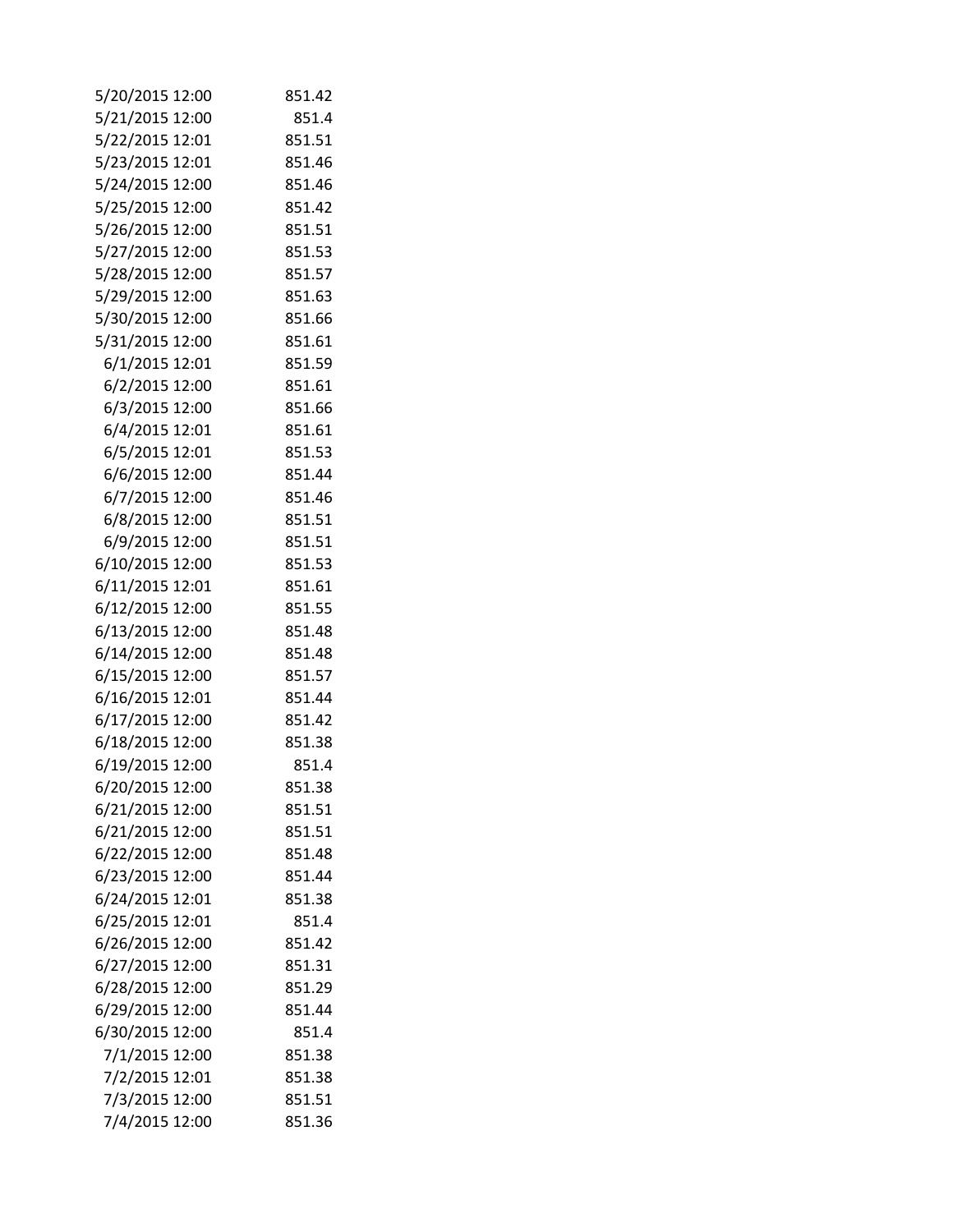| 7/5/2015 12:01  | 851.46 |
|-----------------|--------|
| 7/6/2015 12:00  | 851.42 |
| 7/7/2015 12:00  | 851.44 |
| 7/8/2015 12:00  | 851.46 |
| 7/9/2015 12:00  | 851.44 |
| 7/10/2015 12:01 | 851.44 |
| 7/11/2015 12:00 | 851.44 |
| 7/12/2015 12:00 | 851.48 |
| 7/13/2015 12:01 | 851.46 |
| 7/14/2015 12:01 | 851.44 |
| 7/15/2015 12:01 | 851.48 |
| 7/16/2015 12:00 | 851.42 |
| 7/17/2015 12:00 | 851.46 |
| 7/18/2015 12:00 | 851.46 |
| 7/19/2015 12:01 | 851.53 |
| 7/20/2015 12:01 | 851.48 |
| 7/21/2015 12:00 | 851.48 |
| 7/22/2015 12:05 | 851.38 |
| 7/23/2015 12:00 | 851.42 |
| 7/24/2015 12:00 | 851.44 |
| 7/25/2015 12:01 | 851.51 |
| 7/26/2015 12:00 | 851.53 |
| 7/27/2015 12:00 | 851.53 |
| 7/28/2015 12:00 | 851.51 |
| 7/27/2015 12:00 | 851.53 |
| 7/28/2015 12:00 | 851.51 |
| 7/29/2015 12:00 | 851.44 |
| 7/30/2015 12:01 | 851.53 |
| 7/31/2015 12:01 | 851.51 |
| 8/1/2015 12:00  | 851.46 |
| 8/2/2015 12:00  | 851.44 |
| 8/3/2015 12:00  | 851.53 |
| 8/4/2015 12:01  | 851.51 |
| 8/5/2015 12:01  | 851.51 |
| 8/6/2015 12:00  | 851.51 |
| 8/7/2015 12:00  | 851.51 |
| 8/8/2015 12:00  | 851.51 |
| 8/9/2015 12:00  | 851.48 |
| 8/10/2015 12:00 | 851.53 |
| 8/11/2015 12:00 | 851.59 |
| 8/12/2015 12:01 | 851.53 |
| 8/13/2015 12:00 | 851.51 |
| 8/14/2015 12:00 | 851.51 |
| 8/15/2015 12:00 | 851.51 |
| 8/16/2015 12:00 | 851.55 |
| 8/17/2015 12:01 | 851.55 |
| 8/18/2015 12:00 | 851.44 |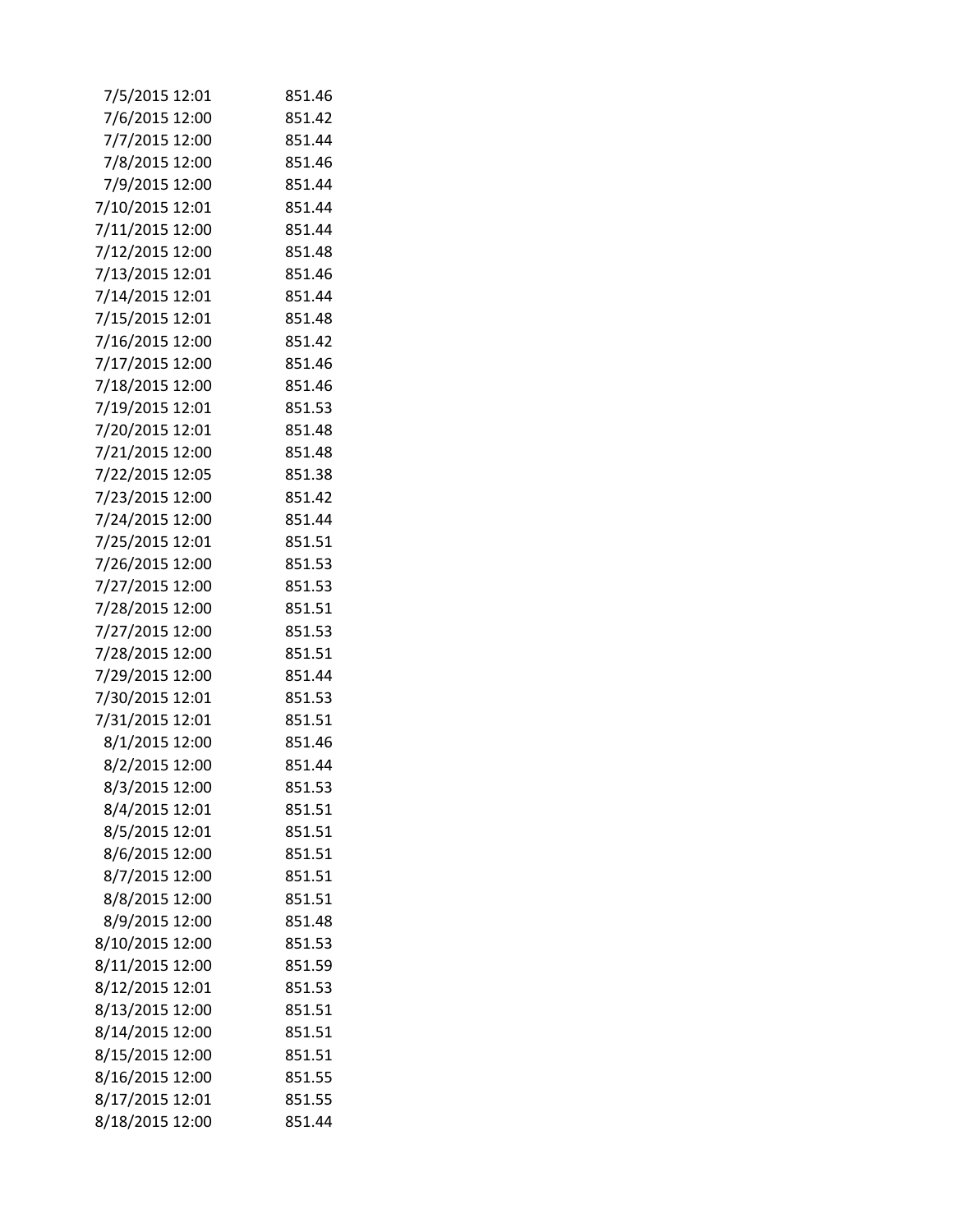| 8/19/2015 12:00 | 851.4  |
|-----------------|--------|
| 8/20/2015 12:00 | 851.48 |
| 8/21/2015 12:00 | 851.48 |
| 8/22/2015 12:01 | 851.48 |
| 8/23/2015 12:00 | 851.53 |
| 8/24/2015 12:00 | 851.46 |
| 8/25/2015 12:00 | 851.48 |
| 8/26/2015 12:00 | 851.55 |
| 8/27/2015 12:00 | 851.51 |
| 8/28/2015 12:00 | 851.48 |
| 8/29/2015 12:00 | 851.53 |
| 8/30/2015 12:01 | 851.51 |
| 9/1/2015 12:00  | 851.53 |
| 9/2/2015 12:00  | 851.51 |
| 9/3/2015 12:00  | 851.51 |
| 9/4/2015 12:00  | 851.48 |
| 9/5/2015 12:00  | 851.46 |
| 9/6/2015 12:01  | 851.42 |
| 9/7/2015 12:00  | 851.44 |
| 9/8/2015 12:00  | 851.44 |
| 9/9/2015 12:00  | 851.42 |
| 9/10/2015 12:00 | 851.53 |
| 9/11/2015 12:01 | 851.4  |
| 9/12/2015 12:00 | 851.46 |
| 9/13/2015 12:00 | 851.48 |
| 9/14/2015 12:00 | 851.48 |
| 9/15/2015 12:00 | 851.48 |
| 9/16/2015 12:01 | 851.48 |
| 9/17/2015 12:00 | 851.46 |
| 9/18/2015 12:00 | 851.42 |
| 9/19/2015 12:00 | 851.44 |
| 9/20/2015 12:00 | 851.38 |
| 9/21/2015 12:00 | 851.38 |
| 9/22/2015 12:00 | 851.4  |
| 9/23/2015 12:00 | 851.4  |
| 9/24/2015 12:00 | 851.36 |
| 9/25/2015 12:00 | 851.44 |
| 9/26/2015 12:01 | 851.42 |
| 9/27/2015 12:00 | 851.44 |
| 9/28/2015 12:00 | 851.48 |
| 9/29/2015 12:00 | 851.46 |
| 9/30/2015 12:01 | 851.44 |
| 10/1/2015 12:01 | 851.57 |
| 10/2/2015 12:00 | 851.46 |
| 10/3/2015 12:00 | 851.48 |
| 10/4/2015 12:00 | 851.42 |
| 10/5/2015 12:00 | 851.46 |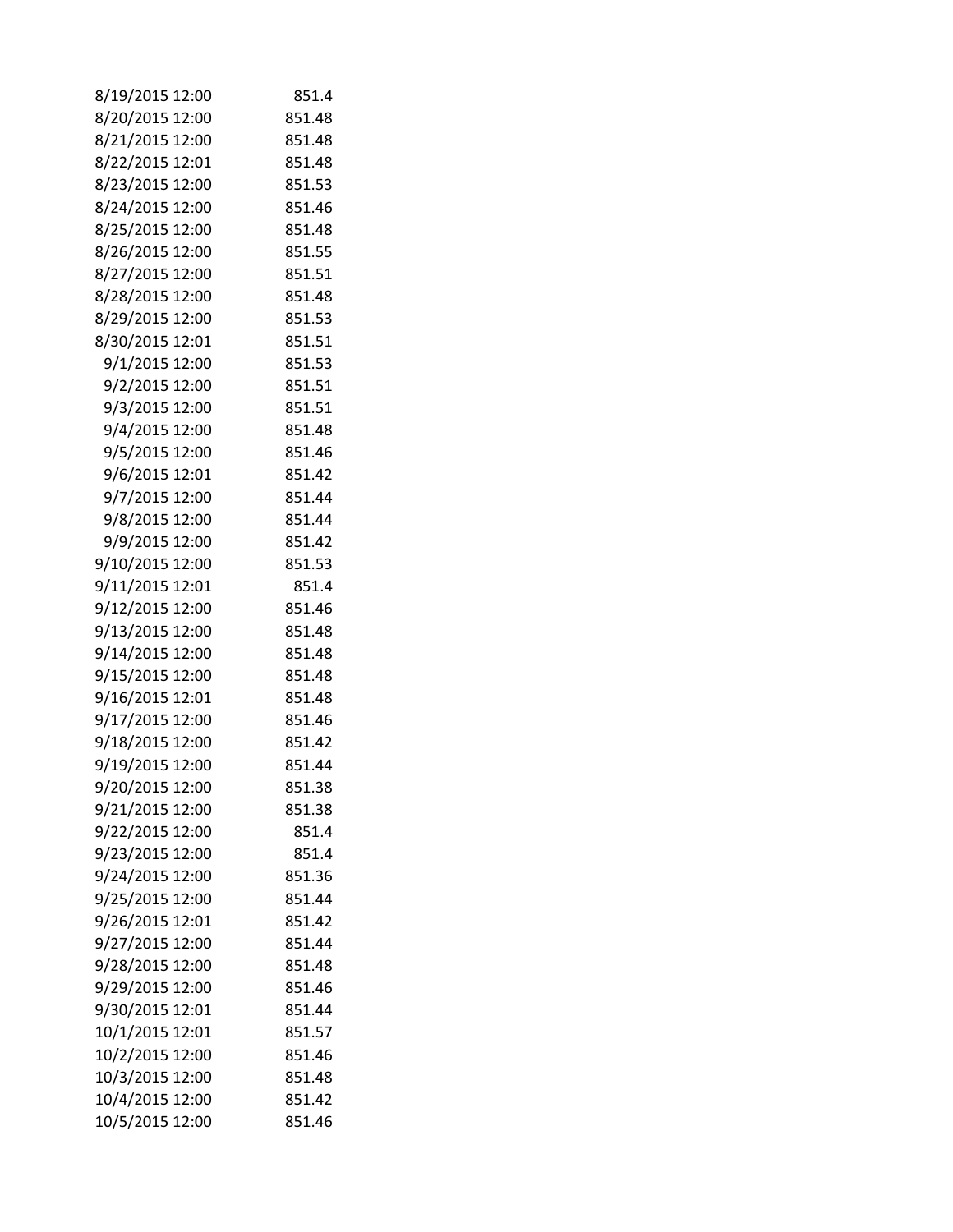| 10/6/2015 12:00  | 851.48           |
|------------------|------------------|
| 10/7/2015 12:00  | 851.42           |
| 10/8/2015 12:00  | 851.48           |
| 10/9/2015 12:00  | 851.48           |
| 10/10/2015 12:01 | 851.44           |
| 10/11/2015 12:00 | 851.48           |
| 10/12/2015 12:00 | 851.57           |
| 10/13/2015 12:00 | 851.51           |
| 10/14/2015 12:01 | 851.53           |
| 10/15/2015 12:00 | 851.48           |
| 10/16/2015 12:00 | 851.46           |
| 10/17/2015 12:00 | 851.48           |
| 10/18/2015 12:01 | 851.48           |
| 10/19/2015 12:01 | 851.46           |
| 10/20/2015 12:00 | 851.48           |
| 10/21/2015 12:01 | 851.46           |
| 10/22/2015 12:00 | 851.46           |
| 10/23/2015 12:00 | 851.53           |
| 10/24/2015 12:00 | 851.57           |
| 10/25/2015 12:00 | 851.48           |
| 10/26/2015 12:00 | 851.36           |
| 10/27/2015 12:00 | 851.42           |
| 10/28/2015 12:00 | 851.51           |
| 10/29/2015 12:00 | 851.55           |
| 10/30/2015 12:00 | 851.53           |
| 10/31/2015 12:01 | 851.53           |
| 11/1/2015 12:00  | 851.57           |
| 11/2/2015 12:01  | 851.55           |
| 11/3/2015 12:01  | 851.57           |
| 11/4/2015 12:00  | 851.59           |
| 11/5/2015 12:00  | 851.61           |
| 11/6/2015 12:00  | 851.68           |
| 11/7/2015 12:01  | 851.63           |
| 11/8/2015 12:00  | 851.48           |
| 11/9/2015 12:01  | 851.38           |
| 11/10/2015 12:00 | 851.36           |
| 11/11/2015 12:00 | 851.44           |
| 11/12/2015 12:01 | 851.48           |
| 11/13/2015 12:00 | 851.48           |
| 11/14/2015 12:00 | 851.57           |
| 11/15/2015 12:00 | 851.55           |
| 11/16/2015 12:00 | 851.53           |
| 11/17/2015 12:00 | 851.55<br>851.51 |
| 11/18/2015 12:01 | 851.4            |
| 11/19/2015 12:00 | 851.31           |
| 11/20/2015 12:00 |                  |
| 11/21/2015 12:00 | 851.08           |